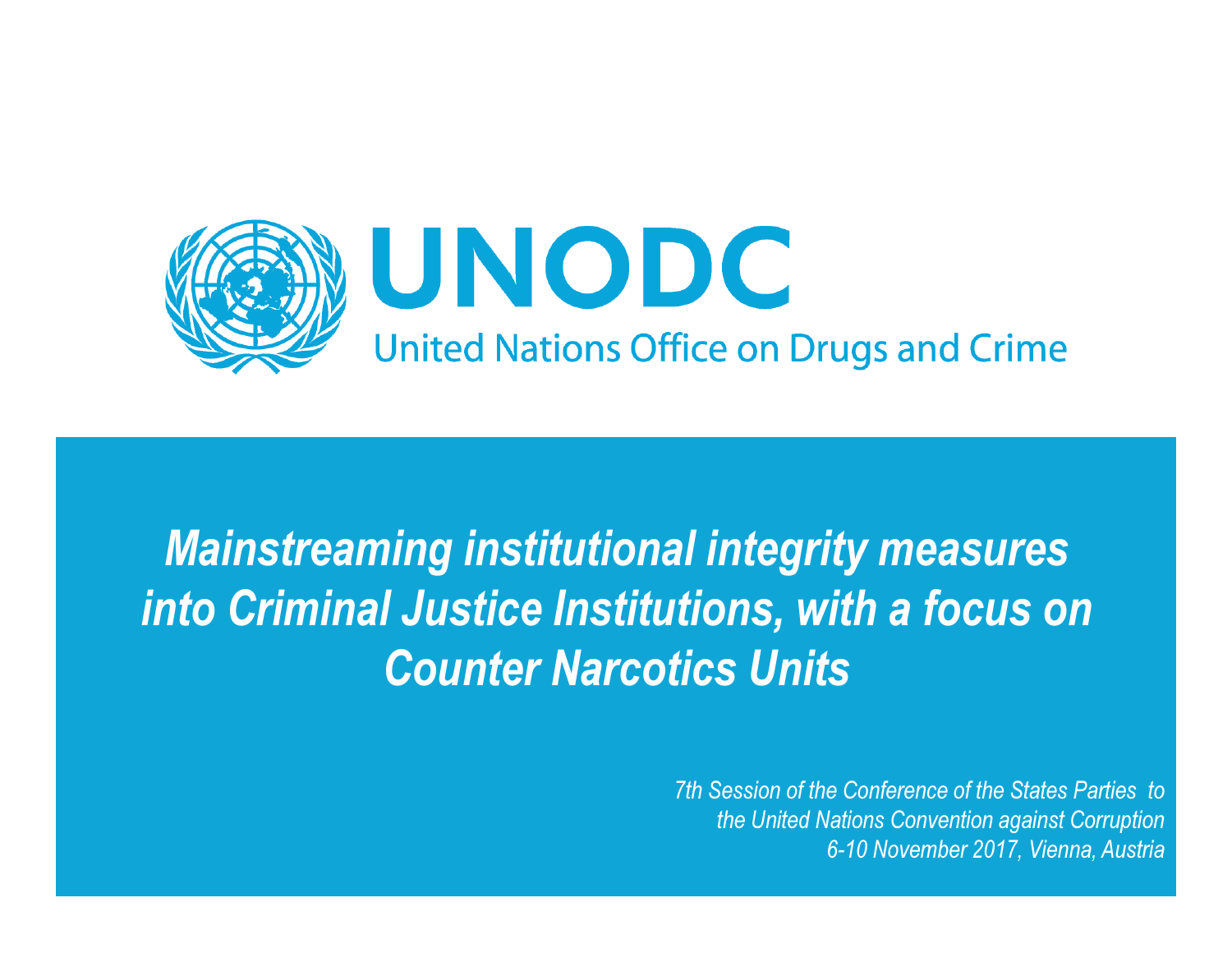

## Unique Situation

States, with and without support of UNODC and others, increase theircapacities to gather and analyse intelligence, detect and seize drugs, investigate and prosecute drug-related crime.

 $\triangleright$  Increased pressure on drug traffickers and organised crime groups to  $\triangleright$  Increased (e.g. influence bright) and undue influence threate new respond (e.g. infiltration, bribery and undue influence, threats, newtrafficking techniques or routes); and

Specific vulnerability of officers due to direct exposure to criminal<br>Creasiational including through informanta, high emounta of mou organisations, including through informants, high amounts of money.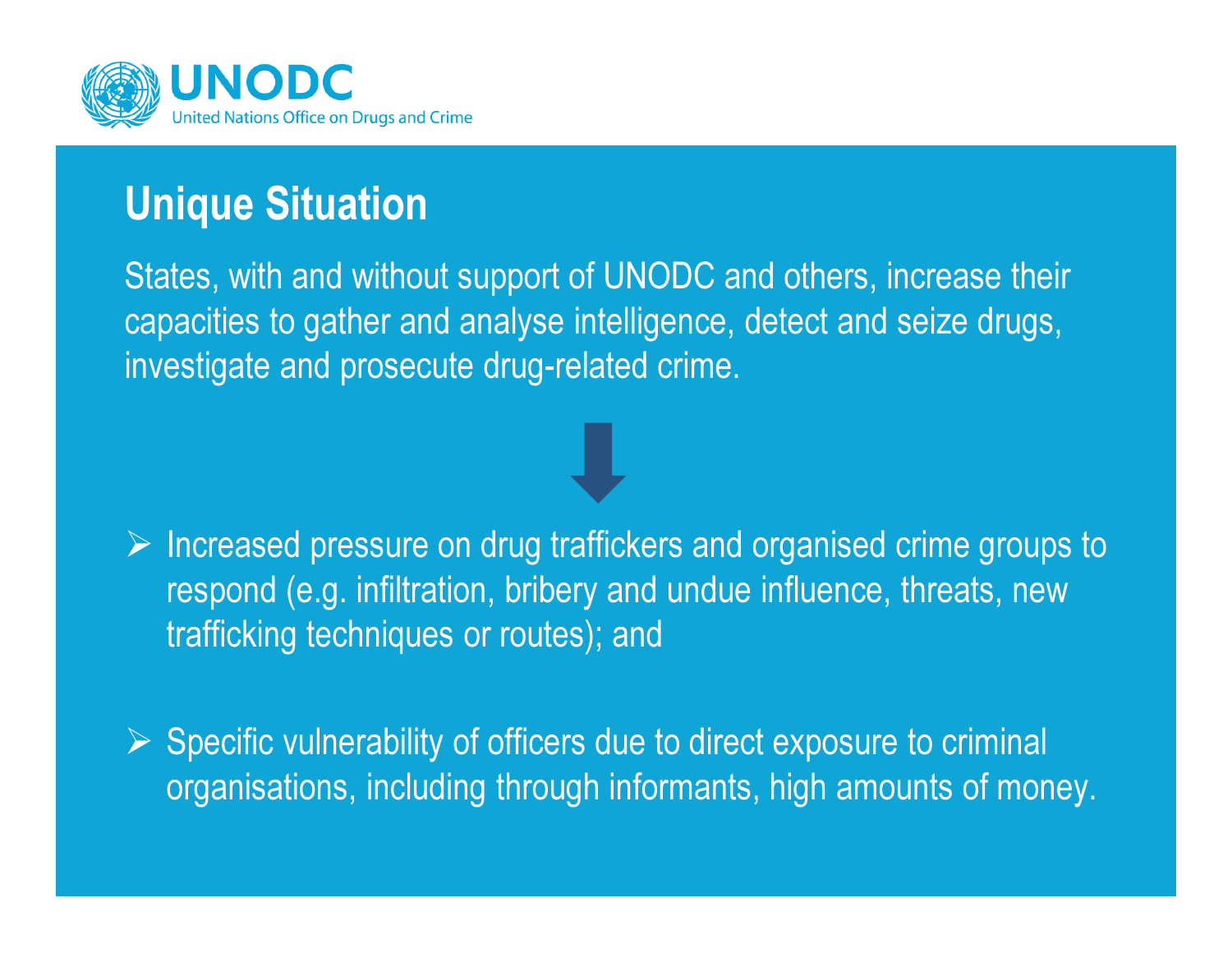

# Unique Situation (Cont.)

 $\triangleright$  Interplay of multiple institution: Mixed teams governed by different institutional rules (mainly police everyone and berder fereon) institutional rules (mainly police, customs and border forces) Different administrative and operational authority (SOPS)

&

#### In addition to general corruption risks:

Misuse of the public funds dedicated to the forces, secuirty andequipment, recruitment based on favoritism not merit and integrity, lack<br>efactoristic and conserve billions are sensely allocated to conserve and conserve of oversight and accountability measures, weak disciplinary measures and impunity, insufficient training and guidance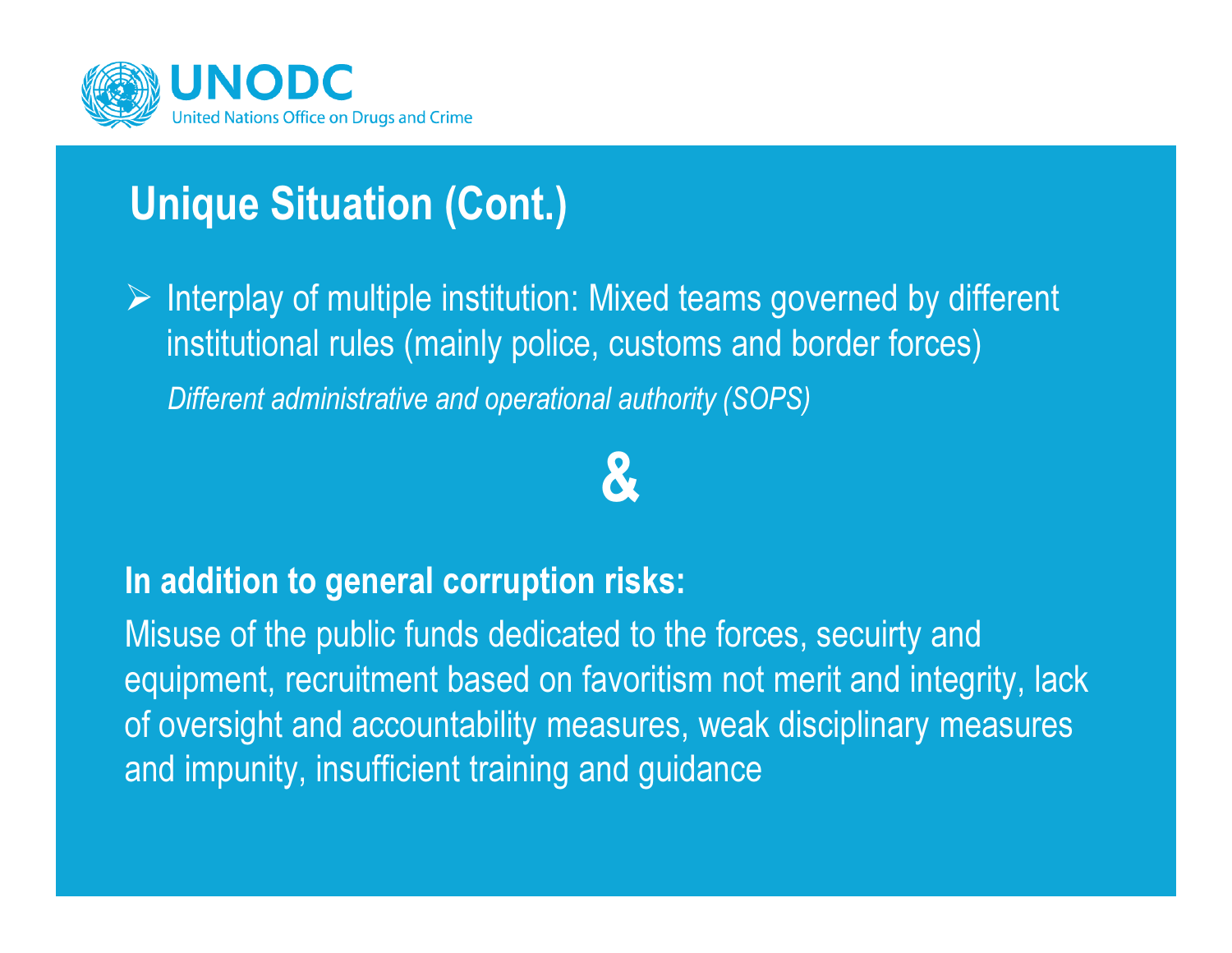

# Emerging topic / Increased focus

#### Mandates (examples):

- Doha Declaration on Integrating Crime Prevention and Criminal Justice into the Wider United Nations Agenda to Address Social and Economic Challenges and to Promote the Rule of Law at the National and International Levels, and Public Participation, Para 5 d)
- Resolution 5/4, Follow-up to the Marrakech declaration on the prevention of corruption, OP 15 and resolution 6/6The Conference called upon States parties to devote special attention to strengthening integrity across the entire criminal justice system, including the police, prosecution, (…)
- Resolution 6/6, the Conference expressed concern about links between corruption and other forms of crime, in particular organized and economic crime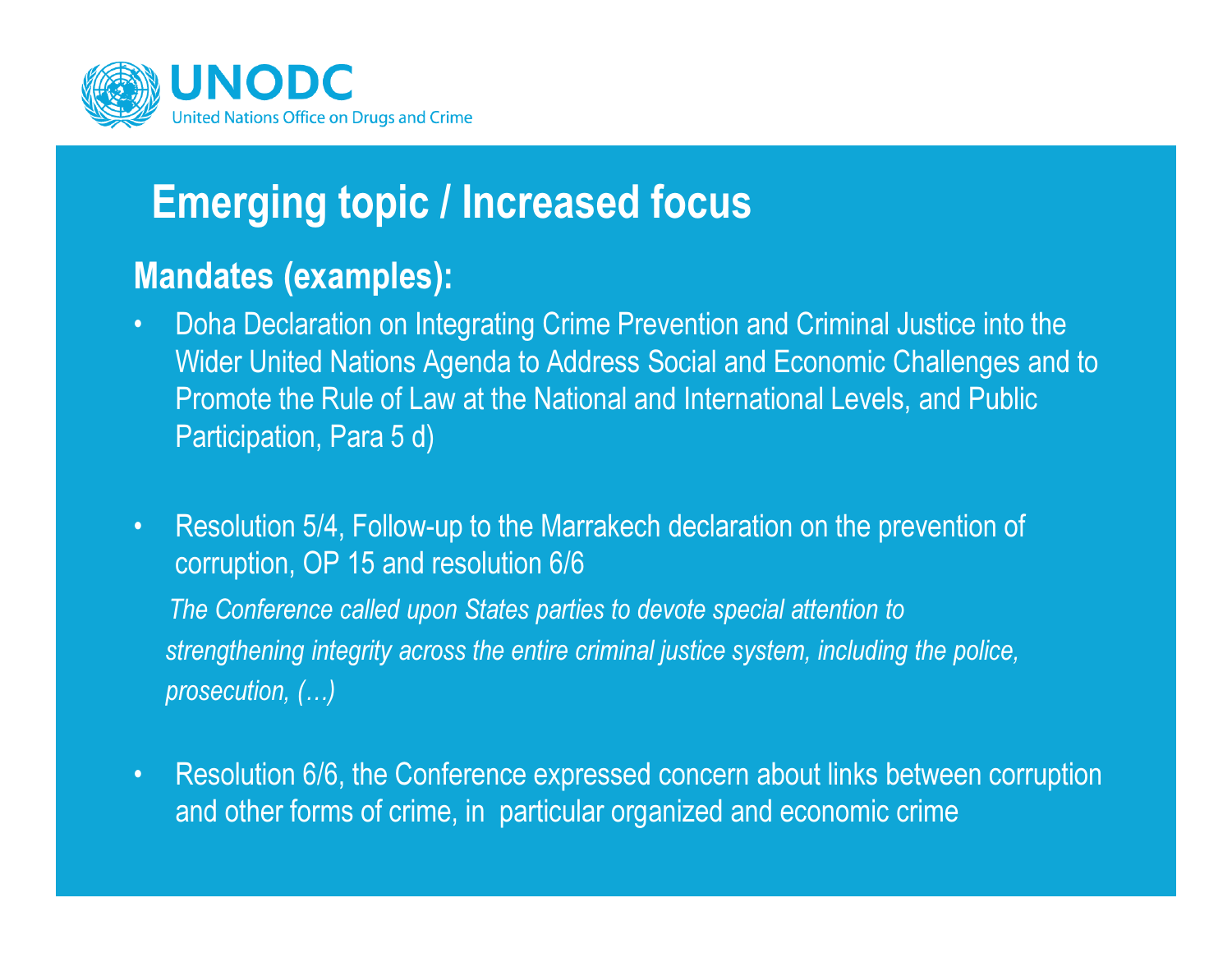

### Emerging topic / Increased focus (Cont.)

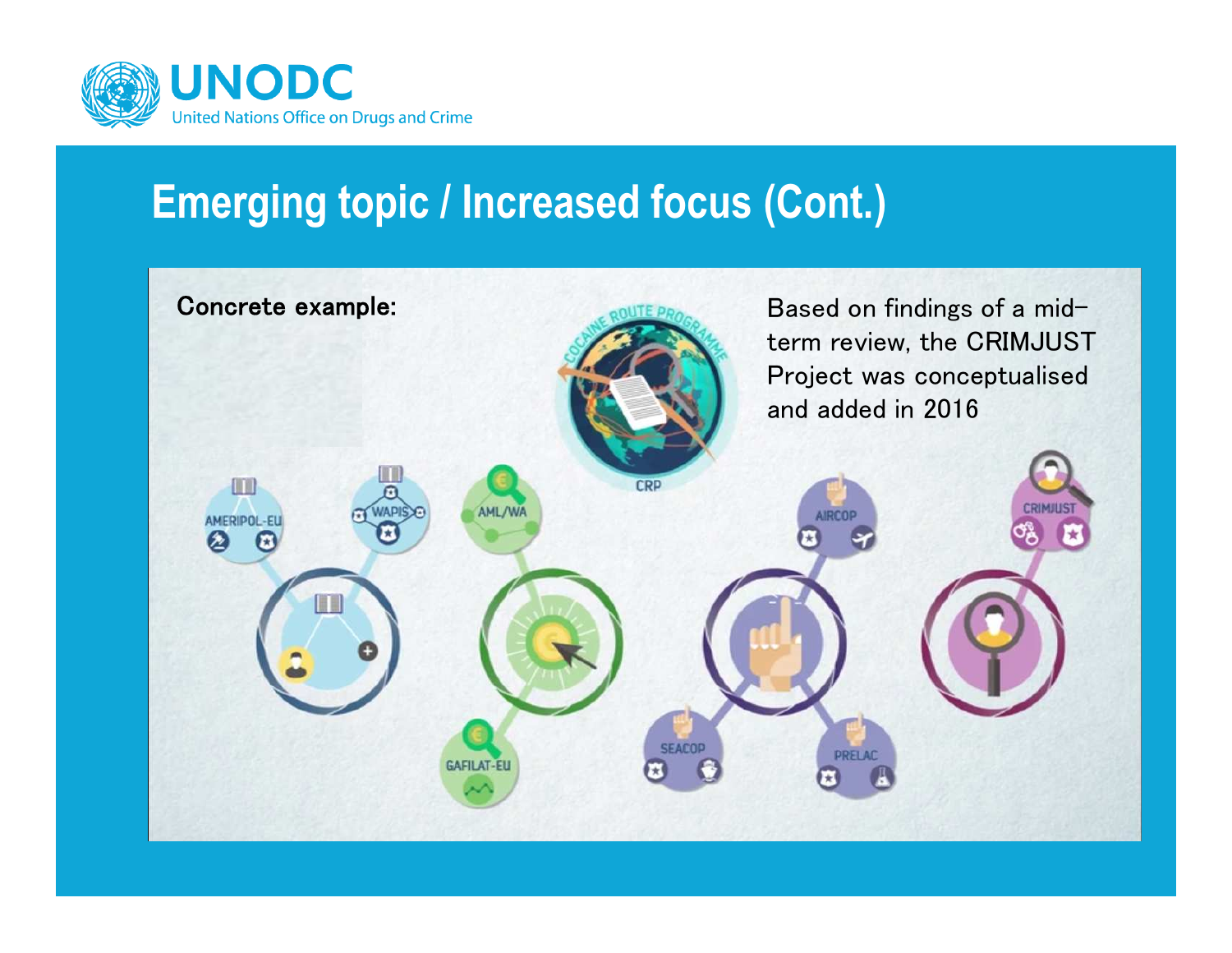



- $\bullet$ Designed to complement the other projects
- $\bullet$ Unique collaboration on topics and with partners (INTERPOL and TI)
- • Organised Crime / Law enforcement project with corruption components
- •Increased interest by States / Potential to grow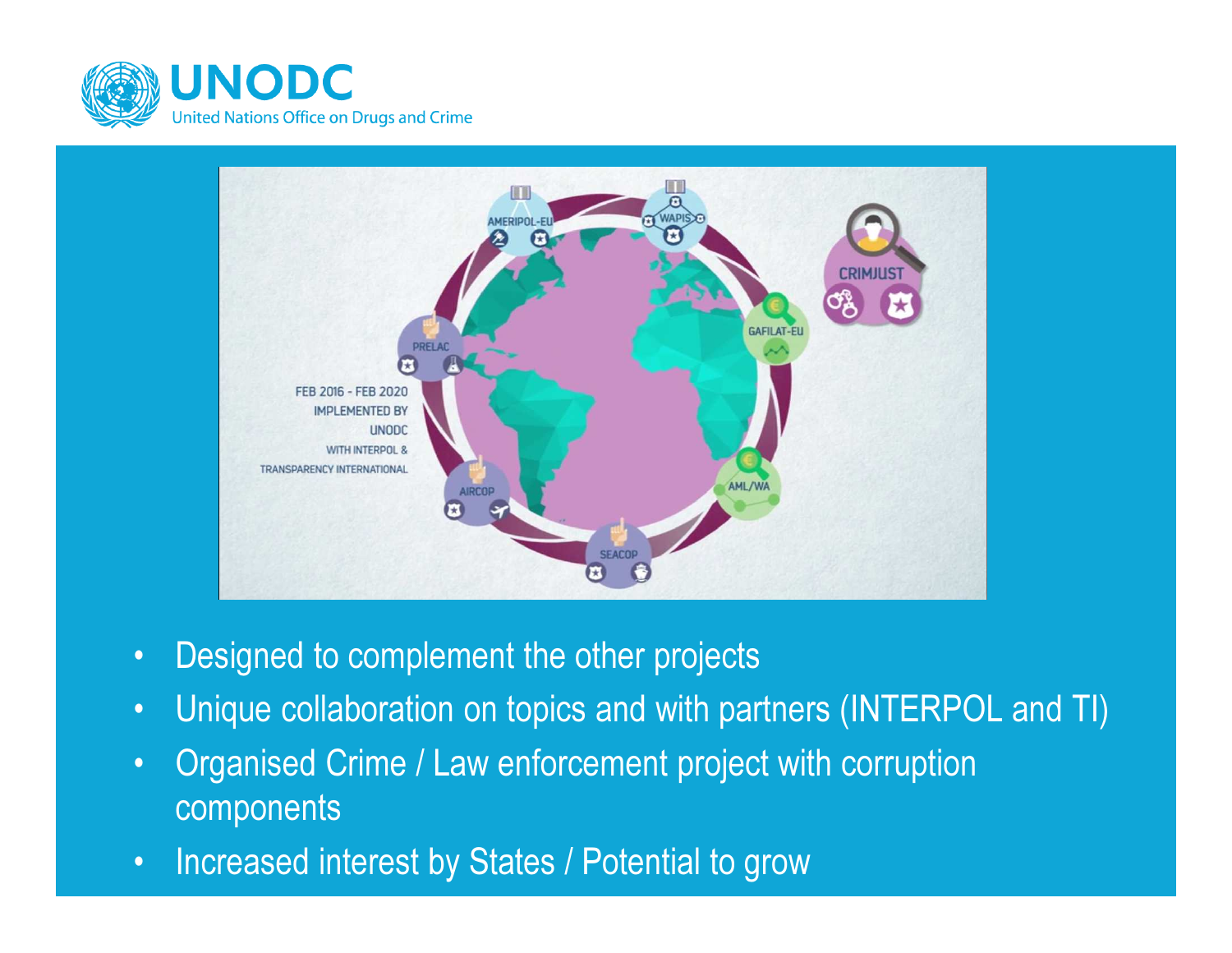



« Enhance integrity and accountability of law enfocement and the judiciary with the active participation of CSOs, for more effective investigations, prosecutions and international cooperation in relation to OC. »[Close coordination with outcome 4 (TI)]

Corruption as bottleneck to achieving sustainable results in the fight against organised crime & drug trafficking

Integrity and accountability measures as facilitators to achieve impact in the fight against OC and to (staff) security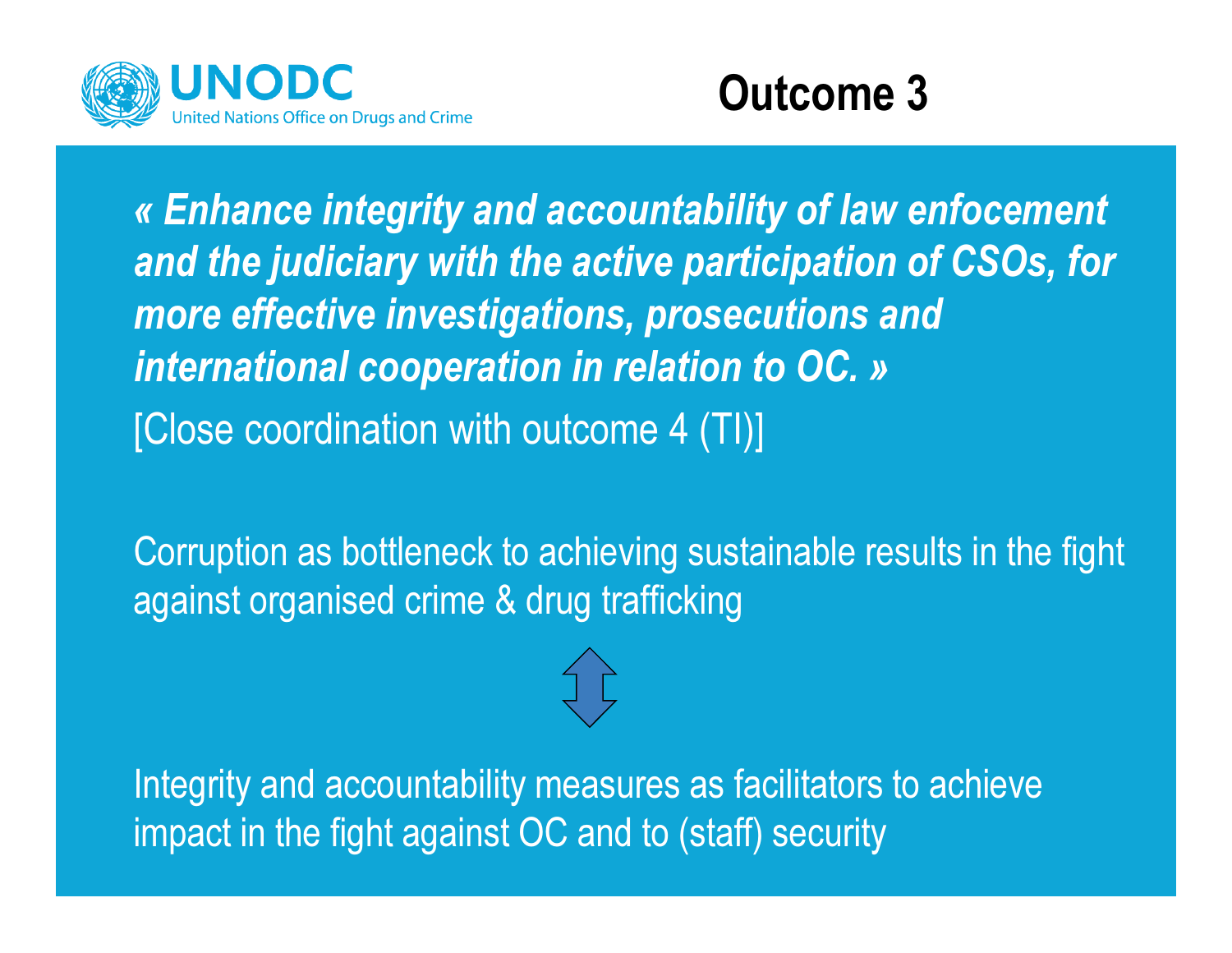

### Focus areas of the anti-corruption work

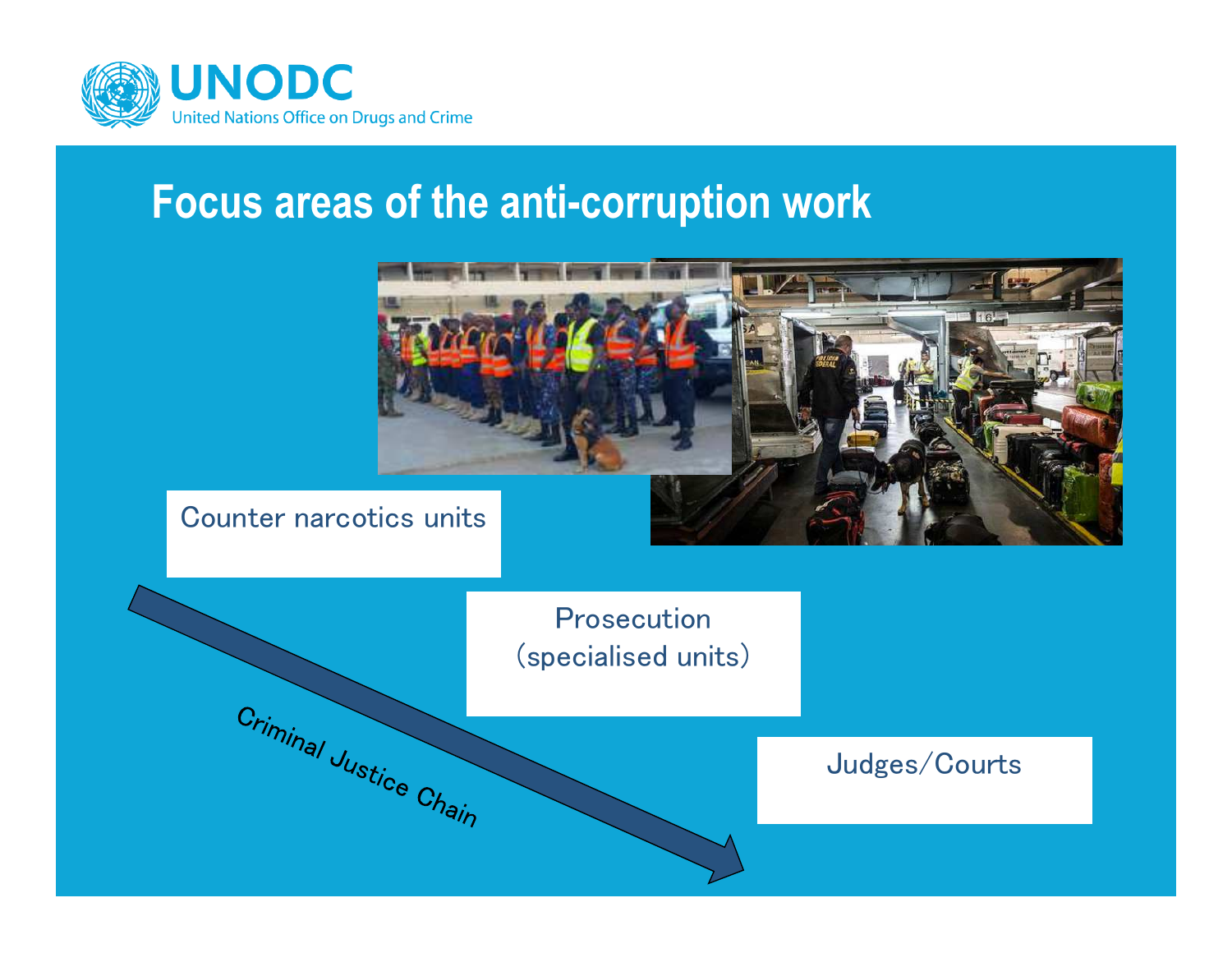

#### Specific context of work (e.g. detect / investigate drug related crime)

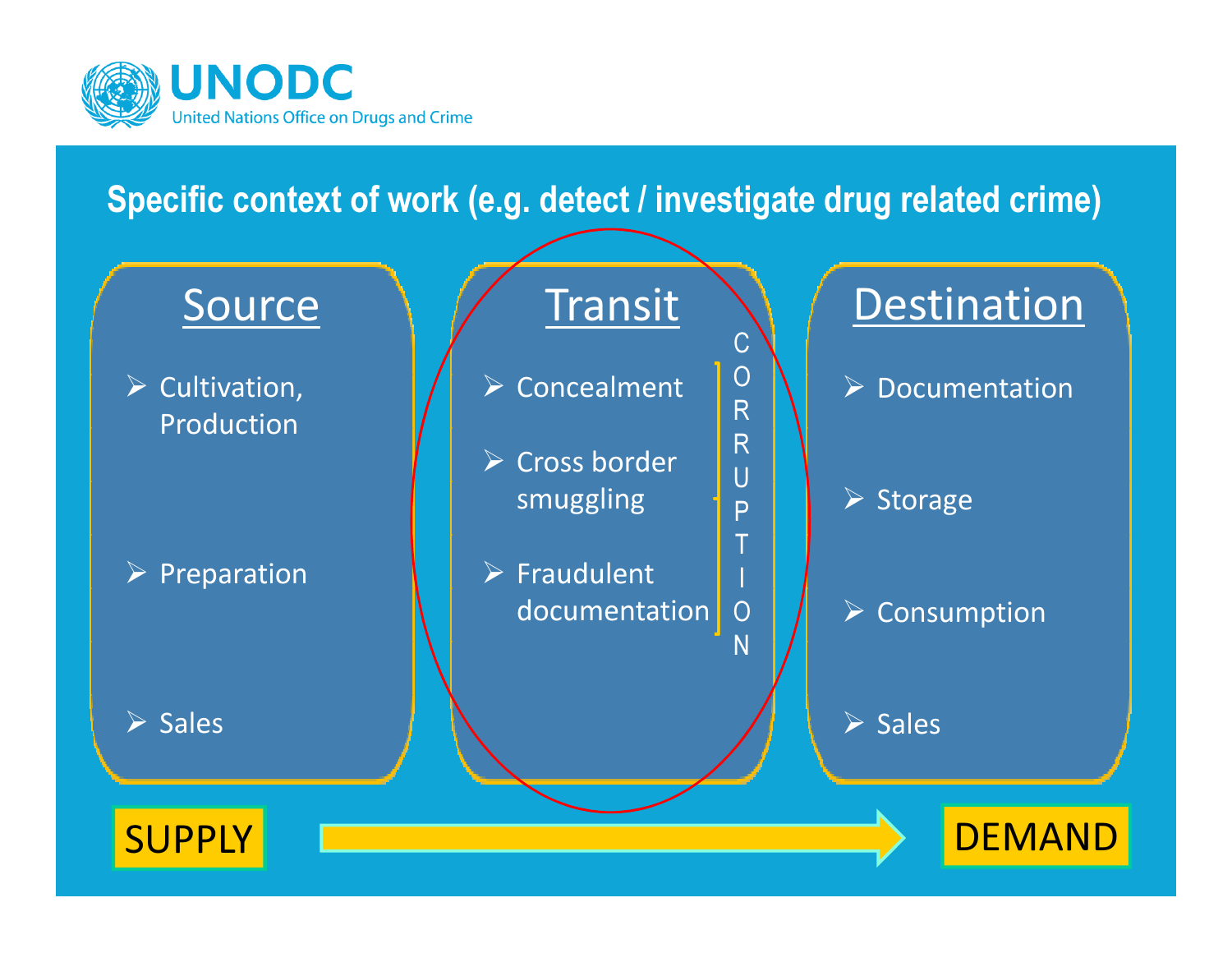

- 1. Preliminary online survey in target and associate countries
- 2. Inter-regional workshop with concluding recommendations by participants (Q1 2017)
- 3. Additional research for an Institutional integrity report (project document)

Q3 Is the staff in your institution subjected to the following integrity measures? / ¿EI personal de su institución está sujeto a las siguientes medidas de integridad? / O pessoal da sua instituição está sujeito às seguintes medidas de integridade?

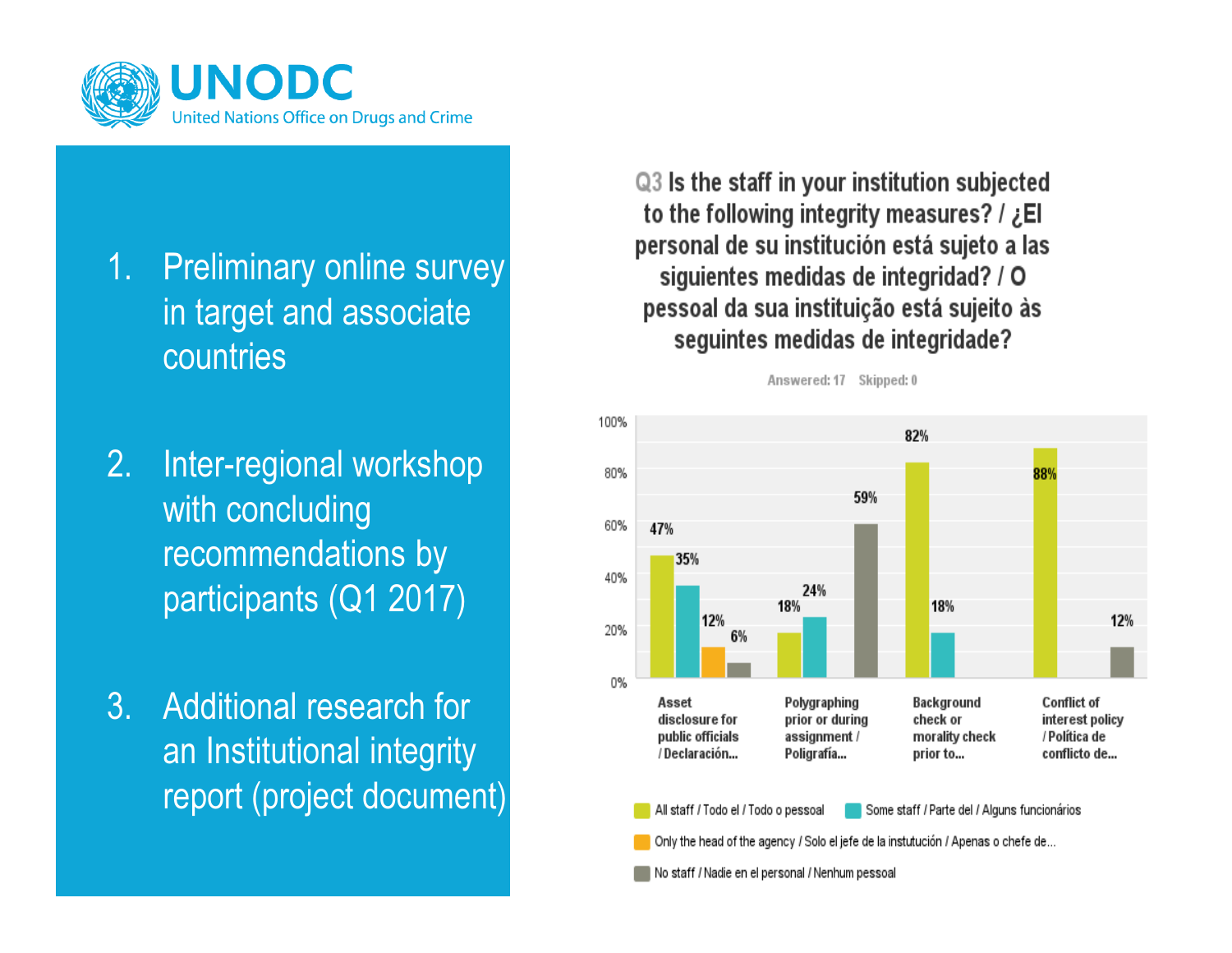

#### Institutional Integrity: A key building block in strengthening criminal investigation and cooperation along the Cocaine Route

Inter-Regional Workshop 31 January – 1 February 2017Panama City, Panama

50 participants from Latin Americaand West African

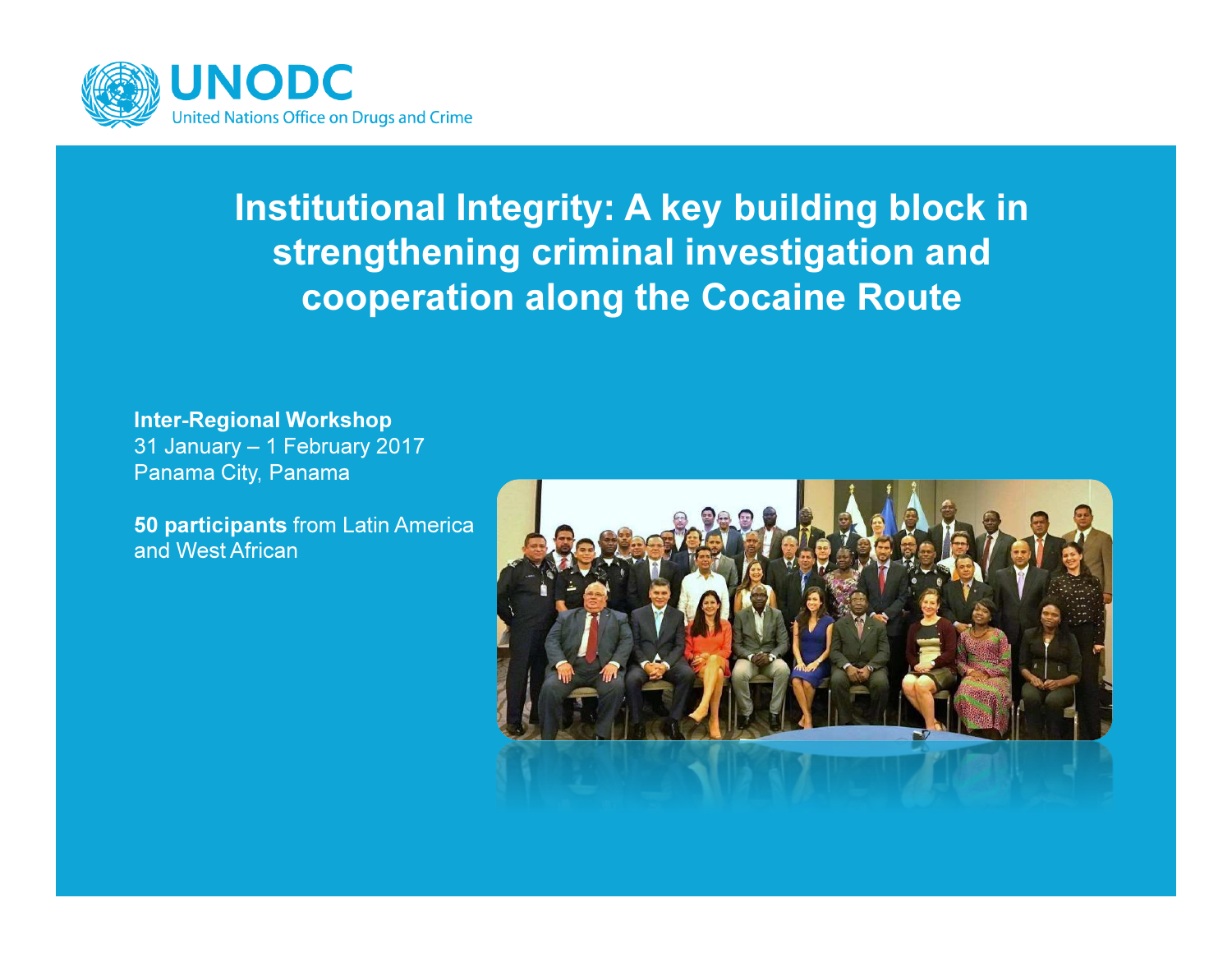

# 1. Selection, training and vetting procedures

- • Police and customs administration in charge of Human Resource management (standard rules don't seem to differ for recruitment in counter narcotics units)
- • The majority conducts some background checks but no conformity as regards the scope
- • Polygraphing is only used by some (as one of several means of vetting) regularly?
- •Though States seem to have some basic training on ethics, those often seem insufficient and requests for more capacity building and continuing tailored trainings are being made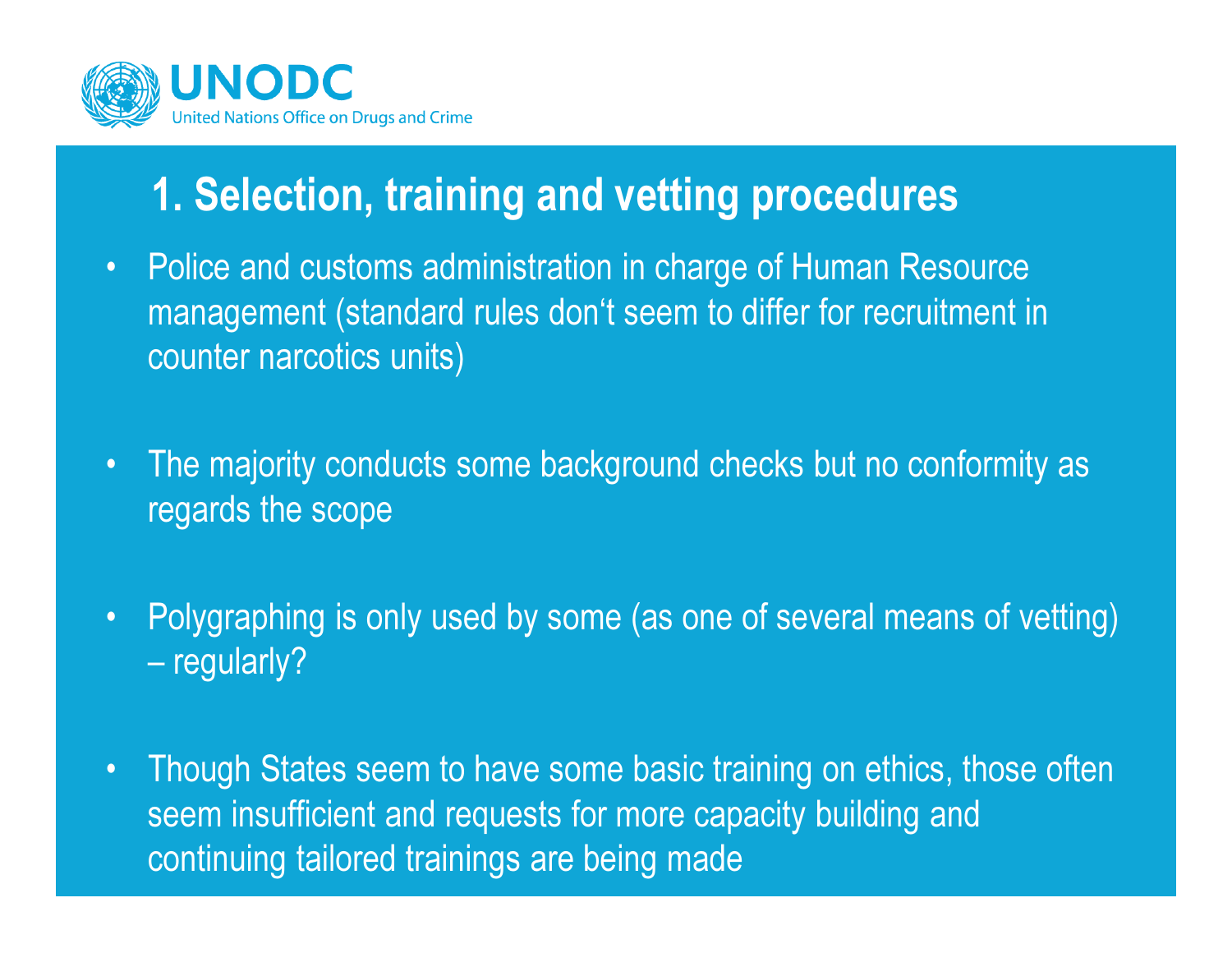

# 2. Case management and standard operating procedures

- • Majority has no specific SOPs for counter narcotis teams but staff guided by their organisations SOPs. Under AIRCOP andCCP those are being developed (Panama and Dom. Rep, Ghana). Potential for further improvement and checking forcorruption risks (e.g. access rights and procedures to crime scene, databases, evidence storage, details of the examinationof the containers or baggage, chain of evidence)
- $\bullet$  Specific corruption risk assessments at country level (airport/portlevel) might further help to develop concrete mitigation plans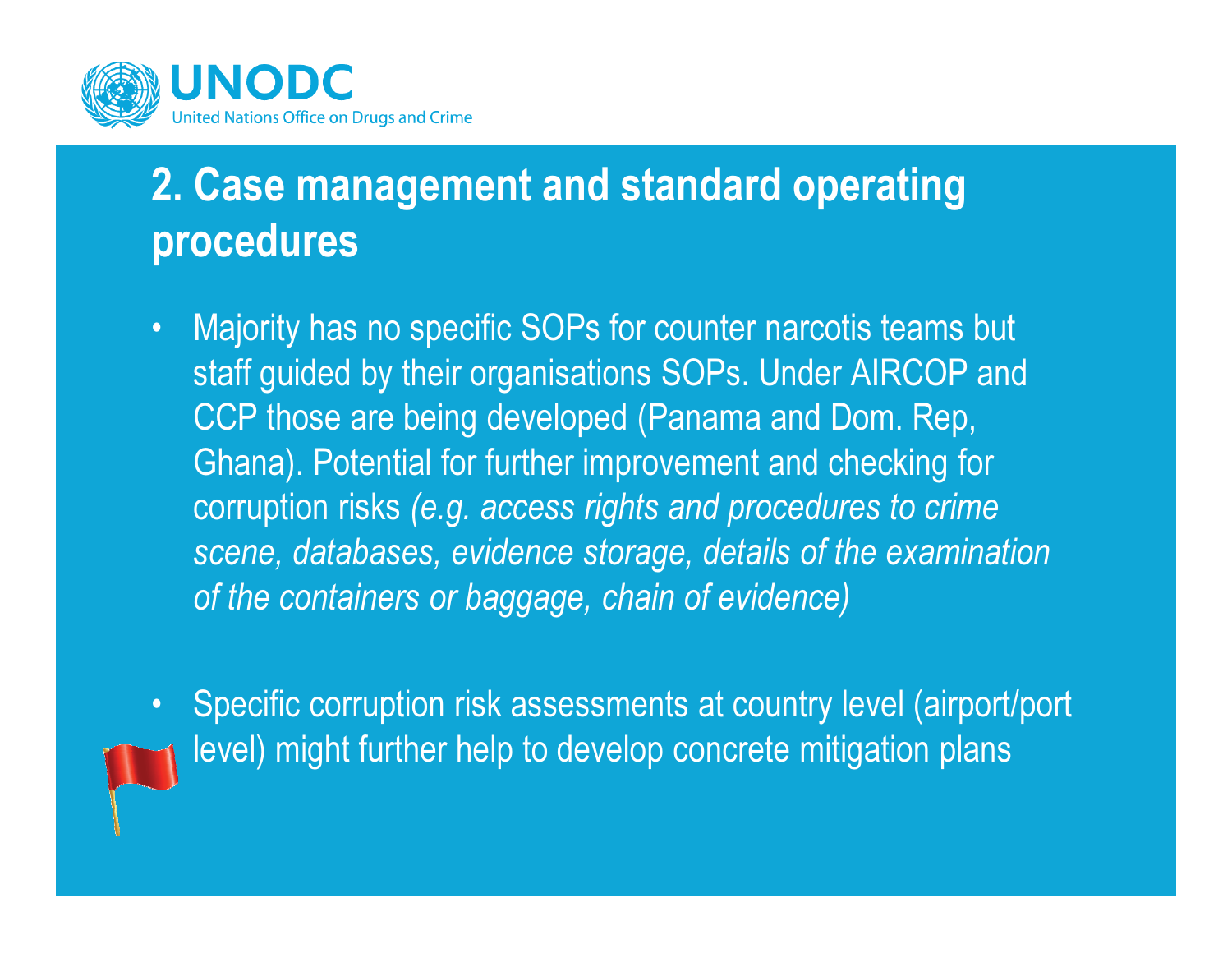

### Example – Risk assessment

|                                                                                                                              | <b>IMPACT/CONSEQUENCE</b>                                                                   |                                                                                          |                   |  |  |  |
|------------------------------------------------------------------------------------------------------------------------------|---------------------------------------------------------------------------------------------|------------------------------------------------------------------------------------------|-------------------|--|--|--|
| <b>CORRUPTION THREAT</b><br>(e.g. weaknesses in systems,<br>procedures, internal and external<br>people)                     | <b>Fulfilment of core mandate</b><br>(Detection and investigation of<br>drug related crime) | Financial and social(loss of<br>funds, legal penalties, loss or<br>injury of staff etc.) | <b>Reputation</b> |  |  |  |
| Unauthorized access to crime scenes<br>evidence storage<br>(as this can lead to manipulation)                                | X                                                                                           |                                                                                          | X                 |  |  |  |
| Theft/Loss of confiscated goods after<br>conviction                                                                          |                                                                                             | X                                                                                        | X                 |  |  |  |
| Personal use of equipment (cars etc.)                                                                                        | (X)                                                                                         | X                                                                                        | (X)               |  |  |  |
| <b>Recruitment of staff with ties to</b><br>organised crime                                                                  | $\sf X$                                                                                     |                                                                                          | (X)               |  |  |  |
| Police officers being bribed (e.g. to<br>show lenience, to pass on information<br>about investigation, witnesses or<br>else) | X                                                                                           |                                                                                          | (X)               |  |  |  |
| False expense claims/invoices are<br>produced and approved without<br>controls                                               | (X)                                                                                         | X                                                                                        | (X)               |  |  |  |
| <b>Procurement and recruitment/</b><br>promotion decisions based on<br>personal interests and not<br>quality/merit           | $\sf{X}$                                                                                    | $\sf X$                                                                                  | $\sf X$           |  |  |  |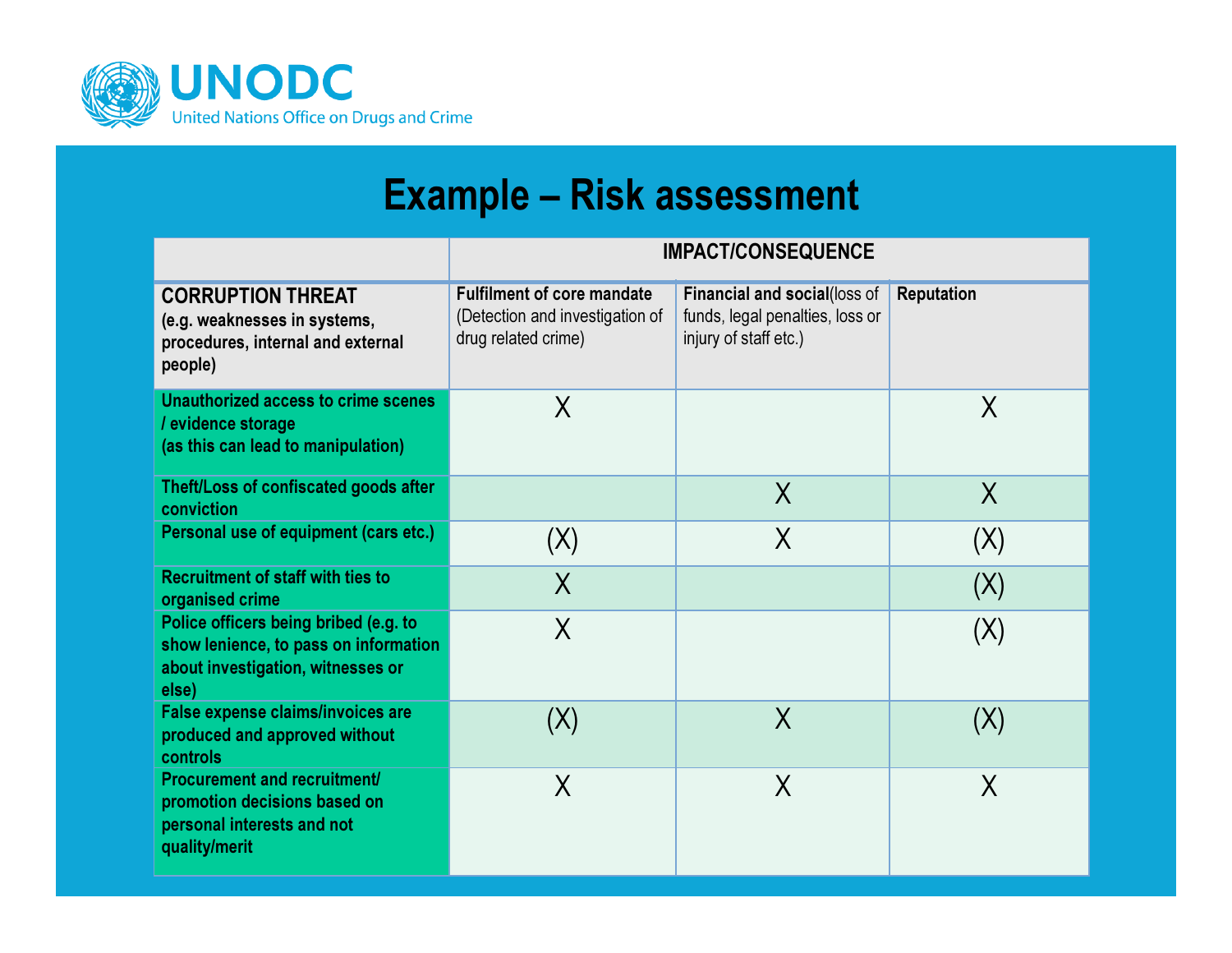

### Prioritization of corruption risks

There are three dimensions:

- $\bullet$  . **Likelihood**
- $\bullet$ Impact

| <b>CORRUPTION RISK LEVELS</b>   |                                | <b>IMPACT/CONSEQUENCE</b> |                 |                    |                    |  |
|---------------------------------|--------------------------------|---------------------------|-----------------|--------------------|--------------------|--|
|                                 |                                | Insignificant/<br>minor   | <b>Moderate</b> | <b>Significant</b> | <b>Severe</b>      |  |
| <b>LIKELIHOOD / PROBABILITY</b> | <b>Almost certain</b>          | <b>Medium</b>             | Medium/High     | <b>High</b>        | <b>High</b>        |  |
|                                 | Likely                         | Low                       | <b>Medium</b>   | Medium/High        | <b>High</b>        |  |
|                                 | Possible/<br><b>Occasional</b> | Low                       | <b>Medium</b>   | Medium/High        | <b>Medium High</b> |  |
|                                 | Rare/<br>unlikely              | Low                       | Low             | <b>Medium</b>      | <b>Medium</b>      |  |

And once these have been assessed

•Ability of the organization to act on the risk.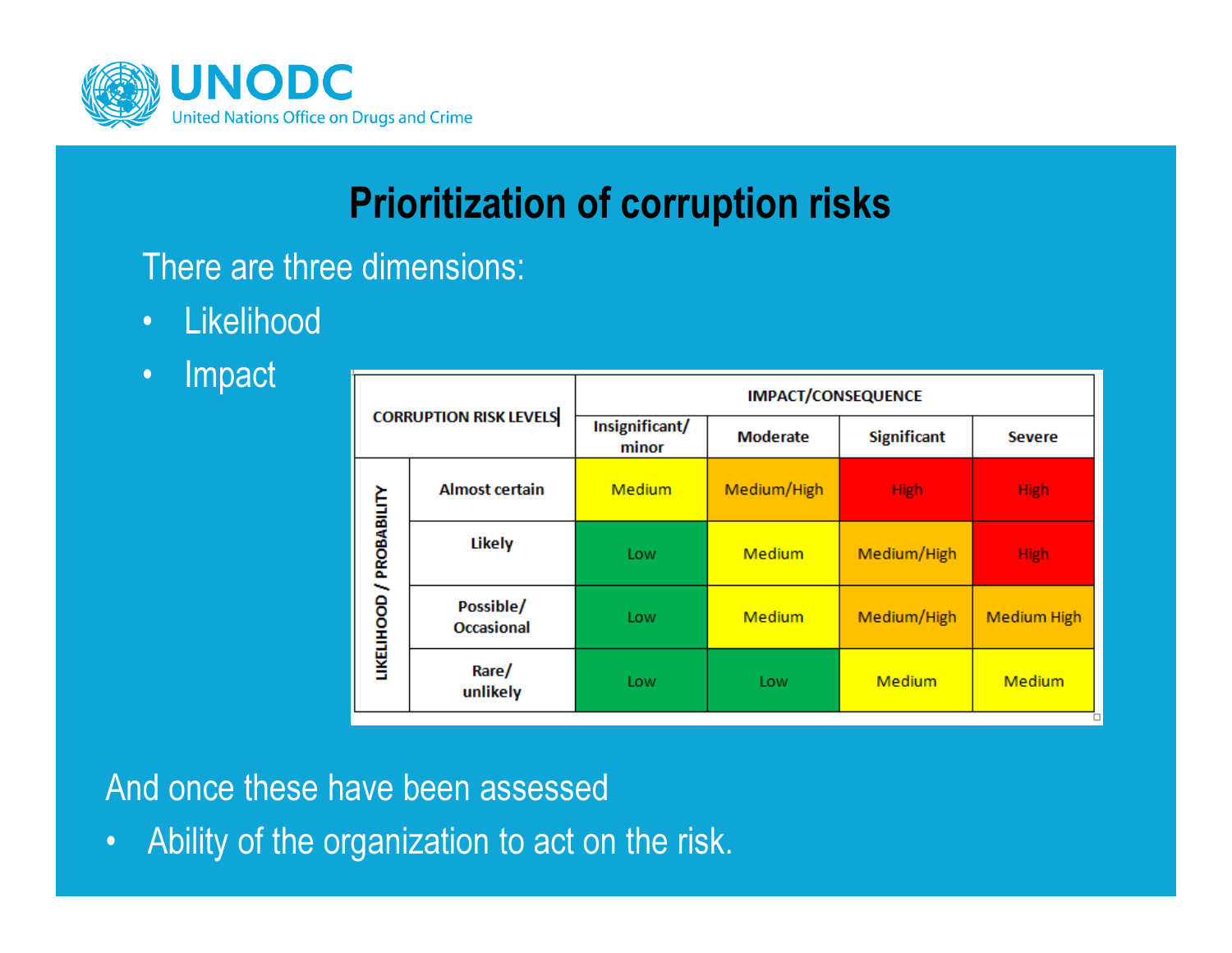

# 3. Disciplinary procedures, reporting mechanisms and oversight

- Codes of conduct are common for police, less so for customs (boundby general civil servant codes).
- $\bullet$  : The disciplinary system to assure adherance varies
- $\bullet$ Oversight committee for Good Governance (e.g. Colombia)
- $\bullet$ Asset declaration systems vary in terms of their scope and procedures
- $\bullet$  3 countries have regulations protecting whistleblowers (Ghana, Brazil. Peru)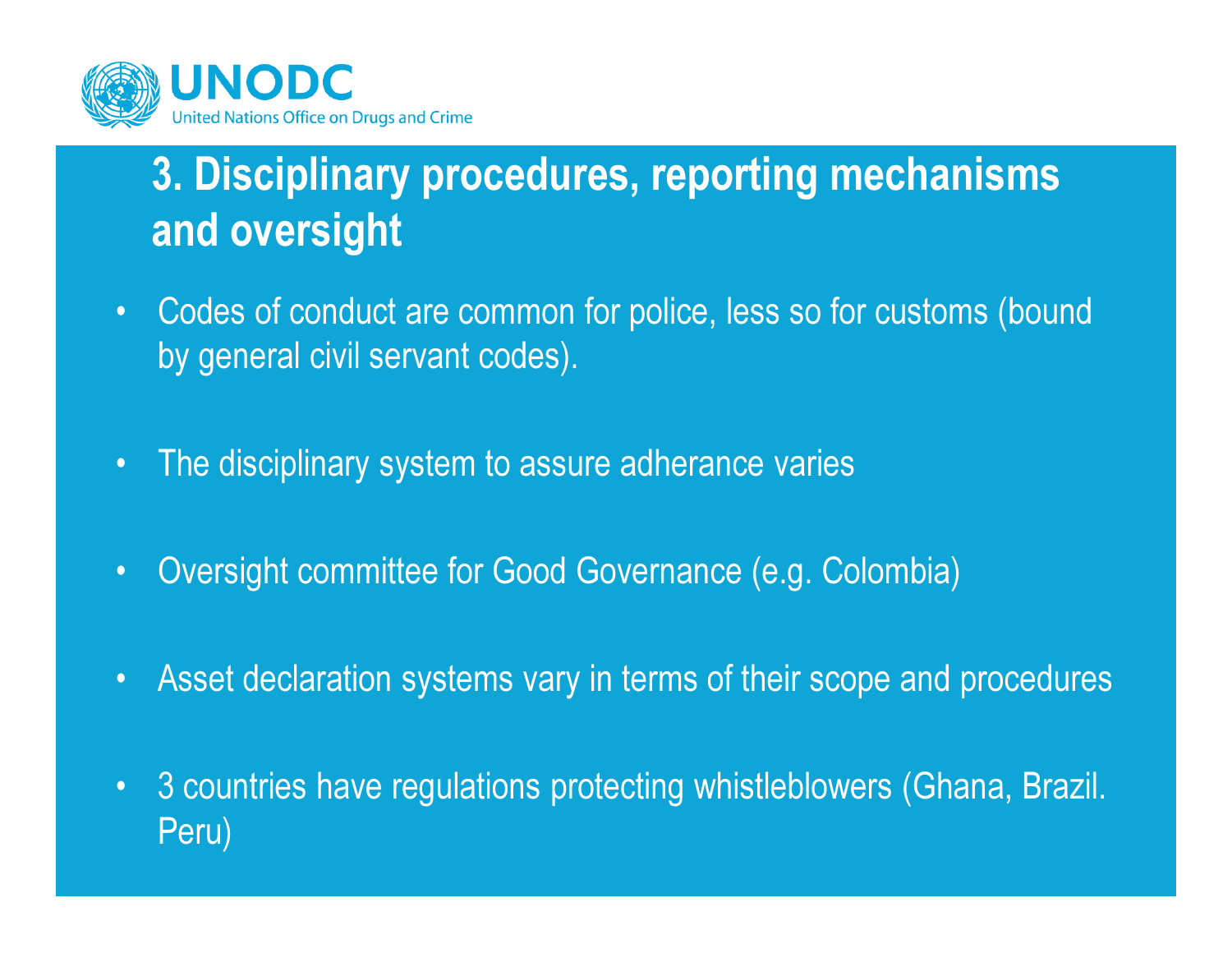

# Other conclusions

√ Based on the survey, while the overwhelming majority of the responding participants confirmed having <sup>a</sup> disciplinary framework and oversight units,one third indicated that **no sanctions have actually been imposed**.

√ Analysis of legislation indicated that selected countries have the basic norms in place, however, detailed regulation and / or administrativemeasures are often missing.

√ Technical assistance may be devoted to targeted regulation for anti-<br>nexestie unite including from the nexenestive of reducing vulnerabilities to narcotic units, including from the perspective of reducing vulnerabilities tocorruption.

 Multi-agency law enforcement teams increasingly play <sup>a</sup> key role at selected ports and airports. Strengthening existing and future teams with SOPs against corruption can ensure the continuity of positive results.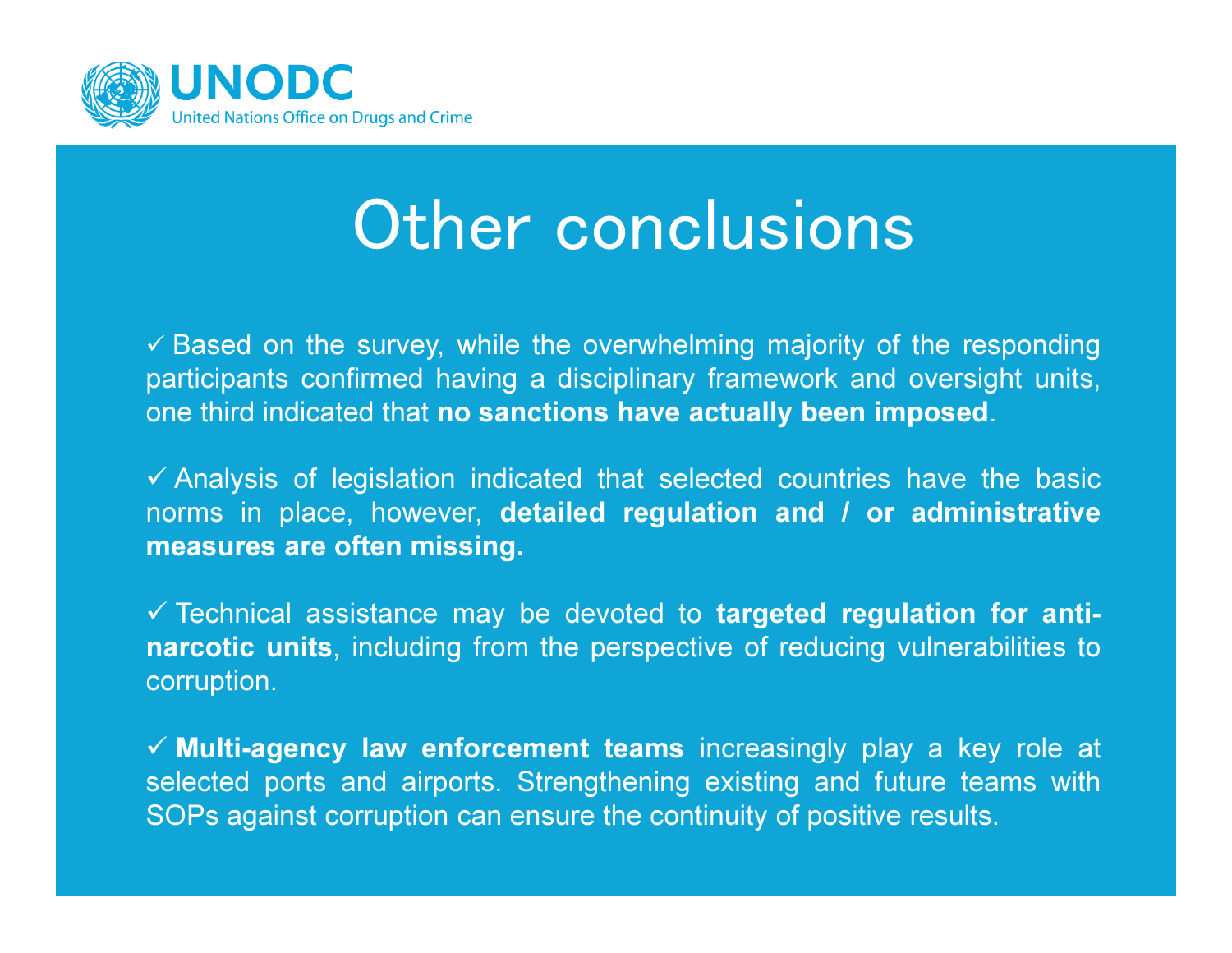

#### "INSTITUTIONAL INTEGRITY OF LAW ENFORCEMENT AGENCIES DEALING WITH ORGANIZED AND DRUG RELATED CRIME IN LATIN AMERICA, THE CARIBBEAN AND WESTAFRICA "

- $\bullet$  Outcome document adoptaded Iin Paama City, el 1 de february2017.
- The reprsentatives of the partiticpant countries convened to adopt institutional integrity measures within the anti-narcoticsunits that comprise:

□ Integrity of staff **Q Transparency and SOPs** □ Accountability mechanisms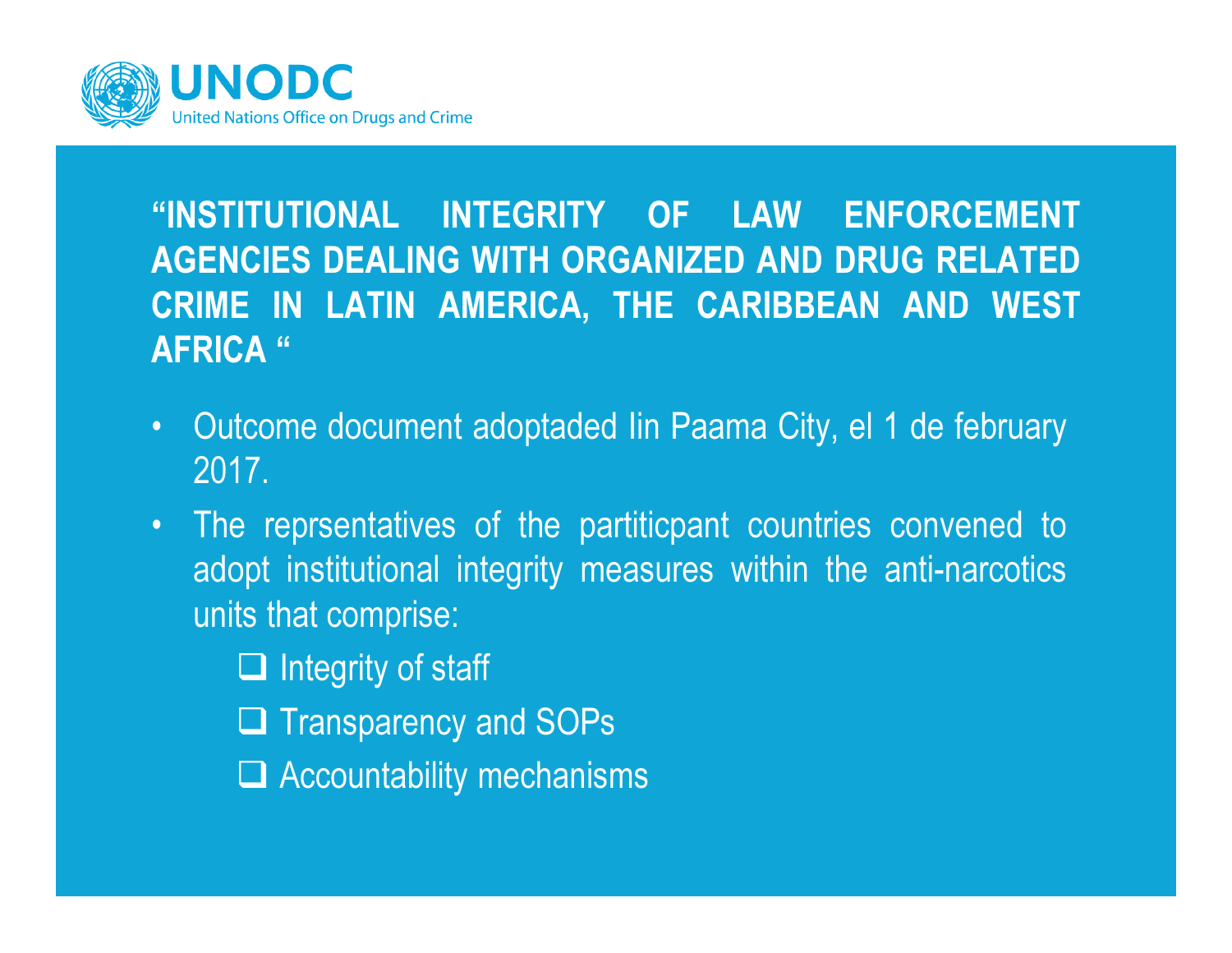

### Twenty-seventh Meeting of Heads of National Drug Law Enforcement Agencies, Latin America and the Caribbean (HONLAC) 2-6 October 2017, Guatemala

#### Observation:

"The implementation of integrity policies can improve trust among law enforcement,prosecutorial and judicial services".

#### Conclusion:

"The effectiveness of the fight againstorganized crime, corruption and money laundering can be enhanced by adoptinginstitutional integrity measures".

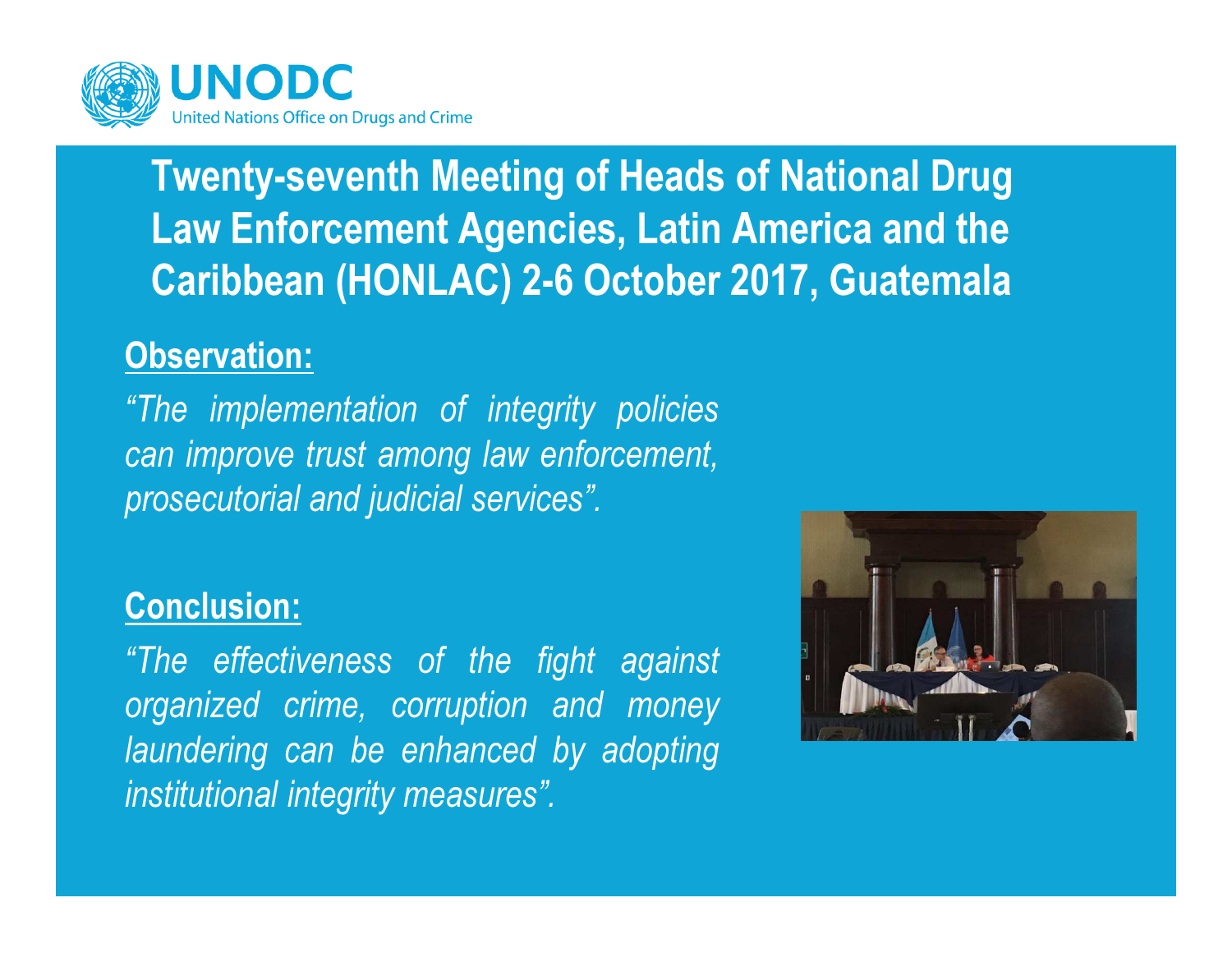

## Recommendation in HONLAC's report

"Governments shall implementinstitutional integrity measures addressed to judicial, prosecutorial and law enforcement institutions to enhance the effectiveness of antiorganized crime operations and build trust to boost inter-agency andinter-regional cooperation".

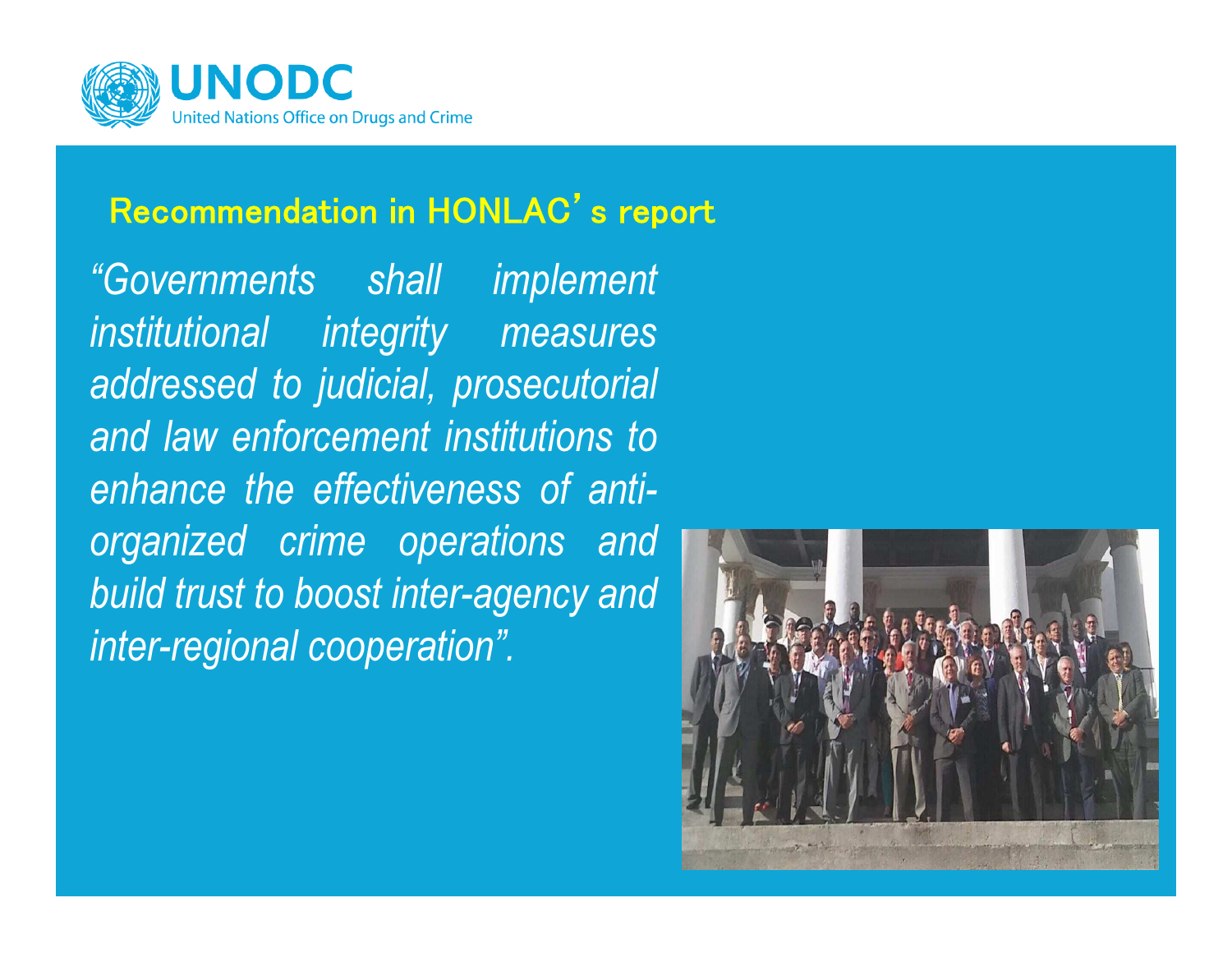

# Study visit on Best Practices to Colombia and Ecuador(Dominican Republic & Panama, Oct 2017)

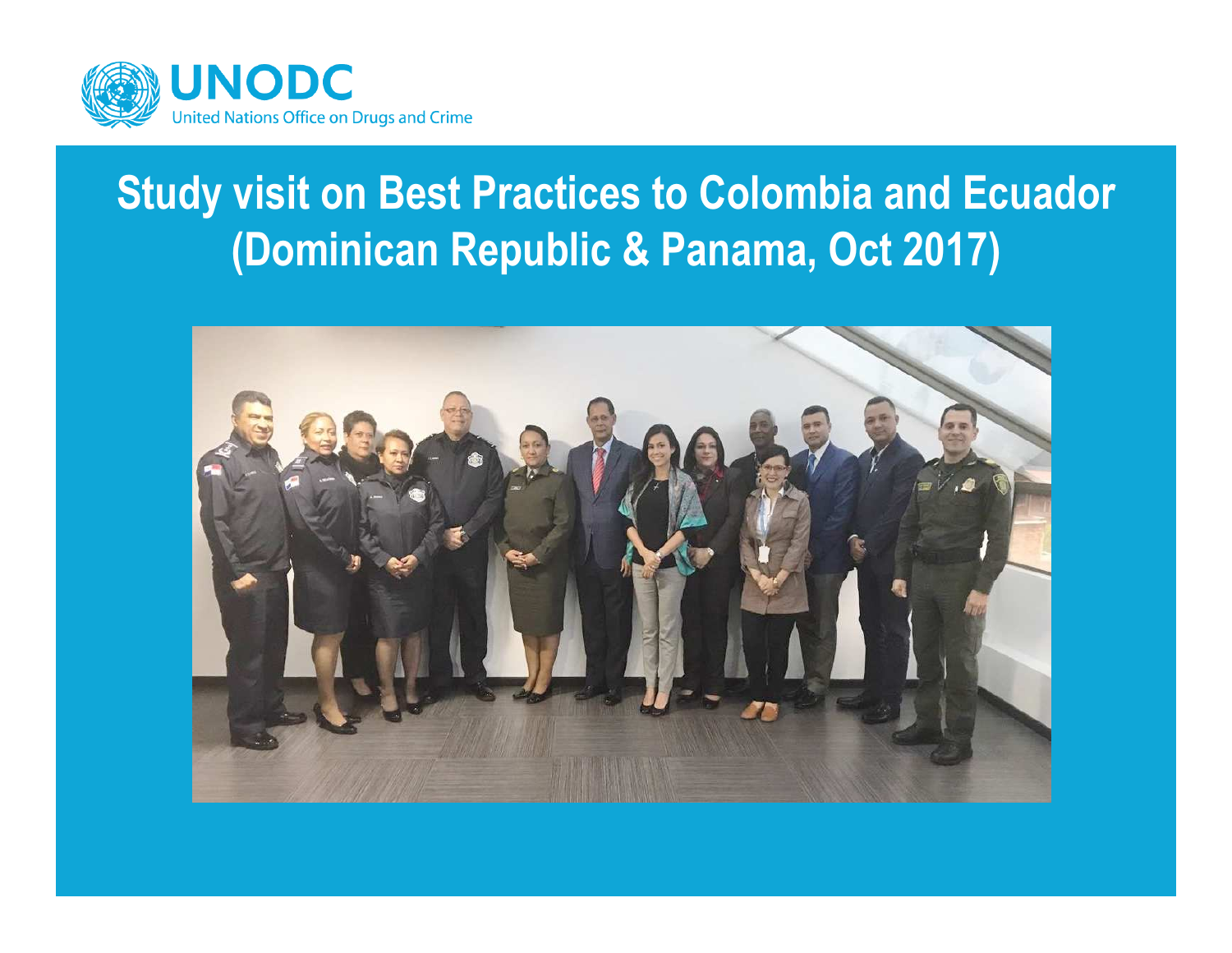

# Example: Integrity training in Ghana

UNODC is supporting the Ghanaian Police Service to develop training modules on integrity for the more than 200 detectives working in the Drug Law Enforcement Unit, in partnership with the Detective Training School of the Criminal Investigation Department.

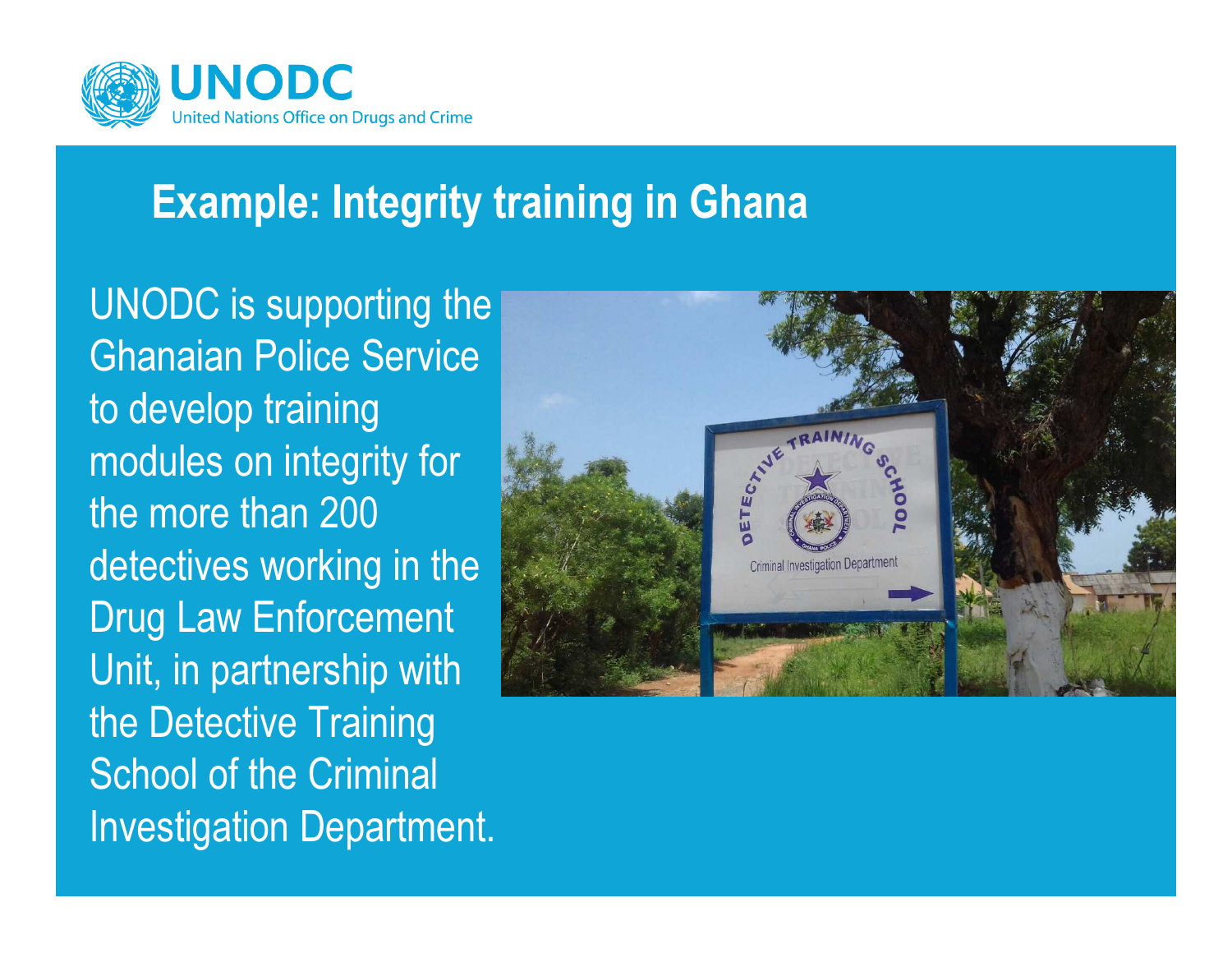

### Next steps:

 Assistance at country and institutional level (within limited resources)

 $\triangleright$  Continuous advocacy at the policy level (CoSP, CCPCJ, HONLEA meetings and at regional fora)

 $\triangleright$  Advocacy for added financial support from donors

Feed-back loop(s) through inter-regional workshops

 $\triangleright$  Work on prosecutorial integrity